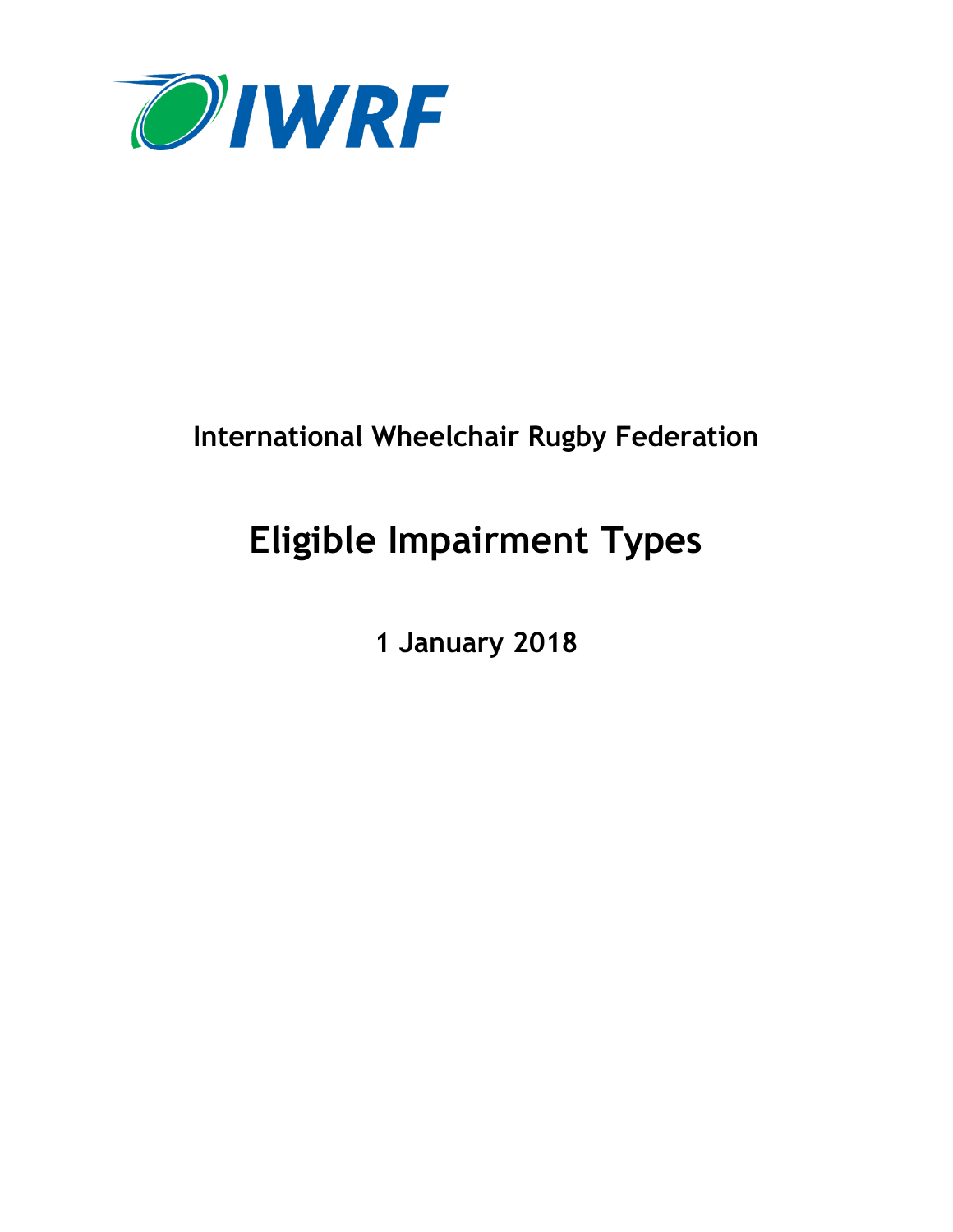This document details the policy regarding eligible impairment types for the sport of Wheelchair Rugby.

#### **General Provisions**

The International Paralympic Committee (IPC) *Policy on Eligible Impairments in the Paralympic Movement* defines ten eligible impairment types for athletes who participate in sport in the Paralympic Movement.

Under the provisions of the *2015 IPC Athlete Classification Code*, all International Federations governing Paralympic sports are required to clearly define which impairment types may be eligible for participation in the sports that they govern.

As the international governing body for the sport of Wheelchair Rugby, the IWRF has the authority and responsibility to determine which impairment types are eligible to participate in the sport.

# **Eligible Impairment Types**

Athletes with any of the following impairment types may be eligible to participate in Wheelchair Rugby:

#### *Impaired muscle power*

Impairments in this category have in common that there is reduced force generated by the contraction of a muscle or muscle groups, such as muscles of one limb, one side of the body or the lower half of the body. Examples of conditions included in this category are paraplegia and quadriplegia, muscular dystrophy, post poliomyelitis and spina bifida.

#### *Impaired passive range of movement*

The range of movement in one or more joint is reduced in a systematic way, for example due to arthrogryposis. However, hypermobility of joints, joint instability, and acute conditions causing reduced range of movement, such as arthritis, are not considered eligible impairments.

#### *Limb deficiency*

There is a total or partial absence of bones or joints as a consequence of trauma (e.g. traumatic amputation), illness (e.g. bone cancer) or congenital limb deficiency (e.g. dysmelia)

#### *Hypertonia*

Hypertonia is a condition marked by an abnormal increase in muscle tension and a reduced ability of a muscle to stretch. Hypertonia may result from injury, illness, or conditions that involve damage to the central nervous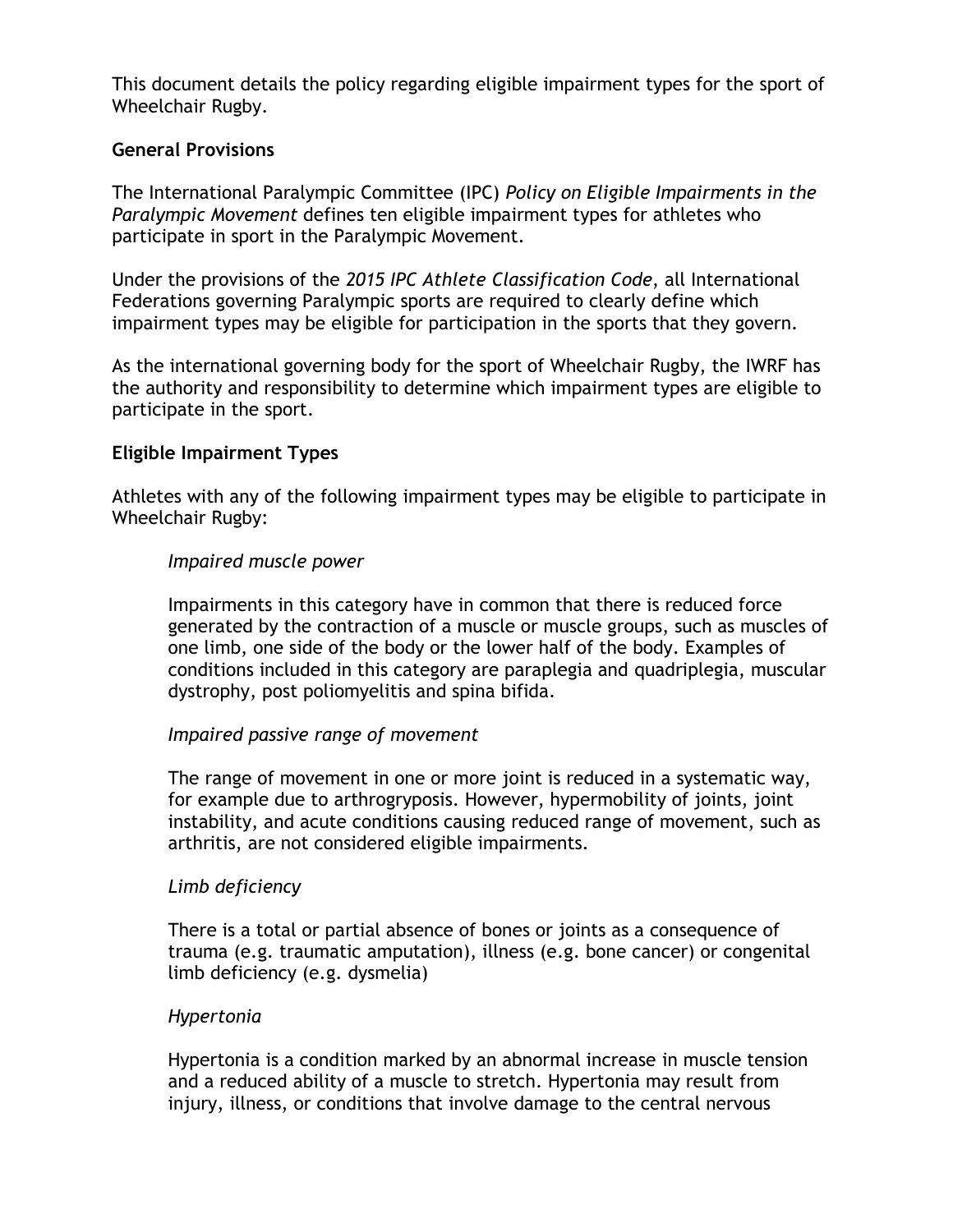system. When the condition occurs in children under the age of two, the term cerebral palsy is often used, but it also can be due to brain injury (e.g. stroke, trauma) or multiple sclerosis.

#### *Ataxia*

Ataxia is a neurological sign and symptom that consists of a lack of coordination of muscle movements. When the condition occurs in children under the age of two, the term cerebral palsy is often used, but it also can be due to brain injury (e.g. stroke, trauma) or multiple sclerosis.

#### *Athetosis*

Athetosis can vary from mild to severe motor dysfunction. It is generally characterised by unbalanced, involuntary movements and a difficulty in maintaining a symmetrical posture. When the condition occurs in children under the age of two, the term cerebral palsy is often used, but it also can be due to brain injury (e.g. stroke, trauma).

The simple presence of an eligible impairment type does not mean that an individual will be eligible to participate in Wheelchair Rugby. The individual must also meet the minimum eligibility requirements as defined in the IWRF Classification Rules, and must be evaluated and given an eligible IWRF Sport Class and Status.

#### **Ineligible Impairment Types**

Athletes with the following impairment types are not eligible for Wheelchair Rugby, unless they also have one of the eligible impairment types:

#### *Leg length difference*

Due to congenital deficiency or trauma, bone shortening occurs in one leg.

#### *Short stature*

The standing height is reduced due to aberrant dimensions of bones of upper and lower limbs or trunk, for example due to Achondroplasia or growth hormone dysfunction.

#### *Vision impairment*

Vision is impacted by either an impairment of the eye structure, optical nerves or optical pathways, or visual cortex of the central brain.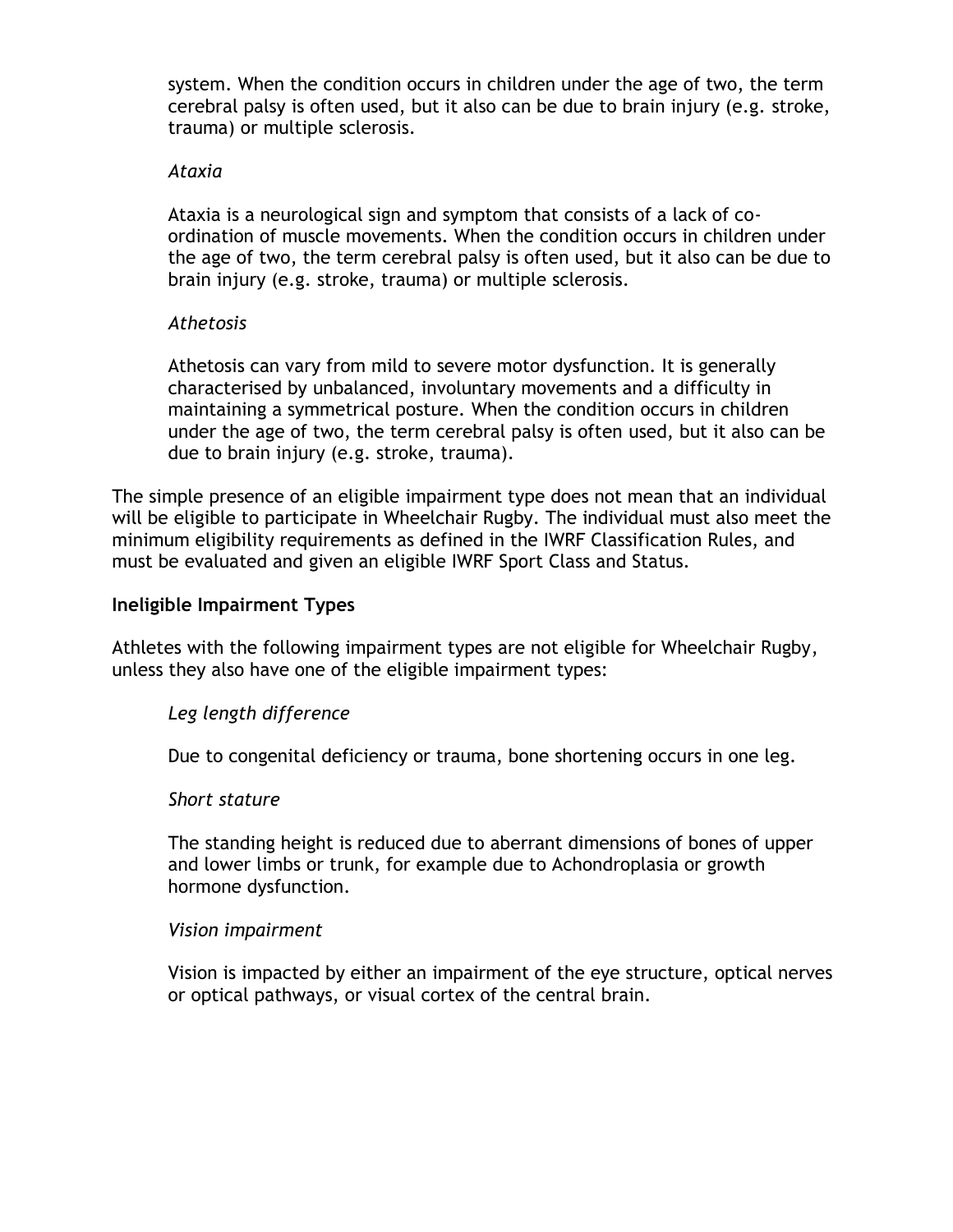#### *Intellectual impairment*

An intellectual impairment is characterised by a limitation in intellectual functioning and adaptive behaviour as expressed in conceptual, social and practical adaptive skills. This impairment originates before the age of 18.

In addition to the above, athletes with impairment types that are considered non-eligible impairments by the IPC are not eligible for Wheelchair Rugby. Examples of such non-eligible impairments include, but are not limited to, the following:

- Pain
- Hearing impairment
- Low muscle tone
- Hypermobility of joints
- Joint instability, e.g. unstable shoulder joint, recurrent dislocation of a joint
- Impaired muscle endurance
- Impaired motor reflex functions
- Impaired cardiovascular functions
- Impaired respiratory functions
- Impaired metabolic functions
- Tics and mannerisms, stereotypes and motor perseveration

# **Classification Process**

As part of the classification process, individuals may be asked to provide evidence that they possess one of the eligible impairment types. This may include evidence of any or all of the following:

- the Eligible Impairment;
- that the Eligible Impairment is Permanent; and/or
- an Underlying Health Condition that is the cause of the Eligible Impairment

# **Appeals**

Appeals of a decision that an individual is not eligible to participate in Wheelchair Rugby because they do not possess an eligible impairment type will only be accepted if the appeal presents evidence that the individual actually possesses one of the eligible impairment types.

No appeal will be accepted on the basis that an athlete with only an ineligible impairment type should nevertheless be eligible for Wheelchair Rugby for reasons that do not relate to the actual presence of an eligible impairment type.